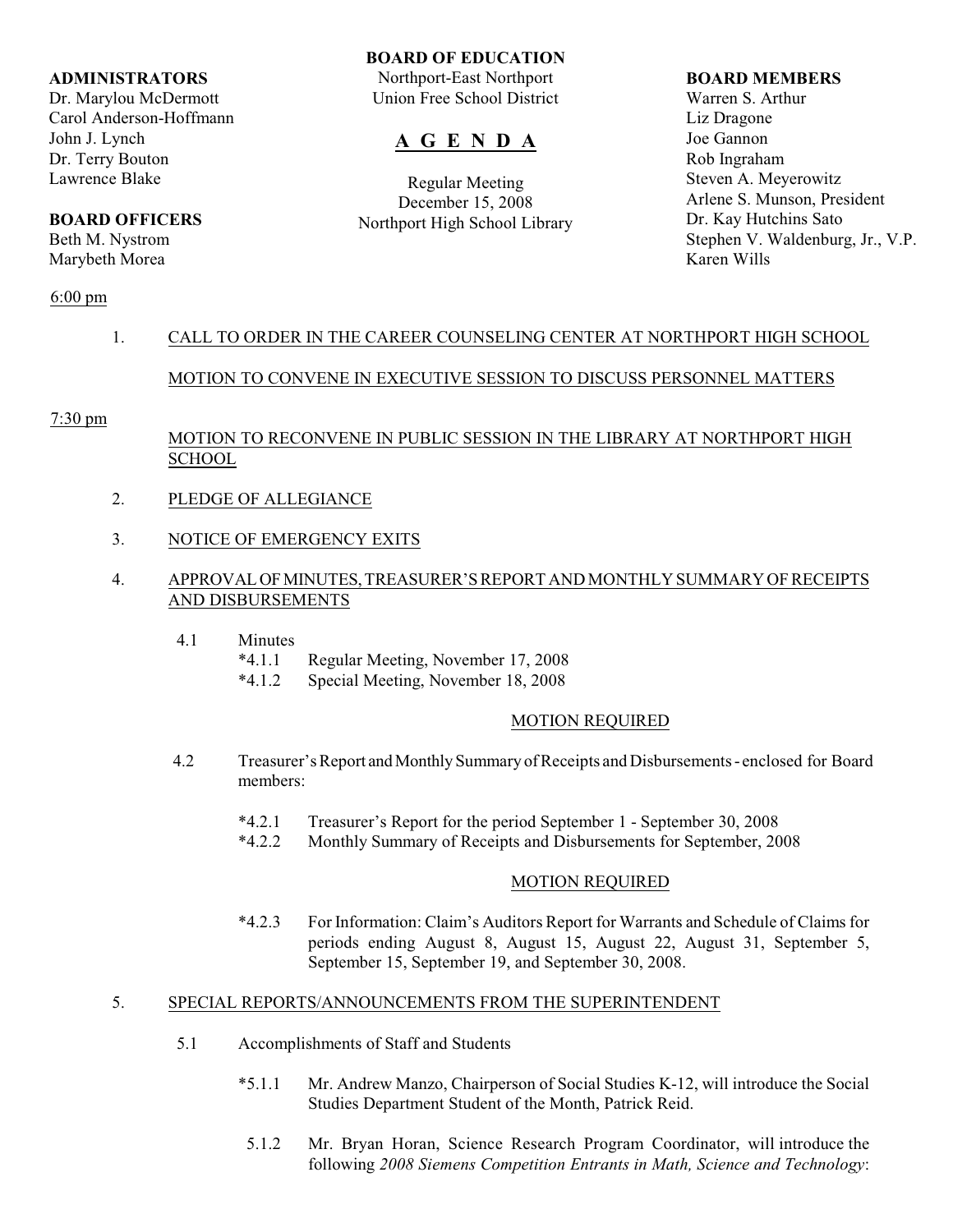Taylor Fleming, Peter Kahng, Glen Meyerowitz, Daniel Ronde, Michael Ross; and the *2009 Intel Science Talent Search Entrants:* Peter Kahng, Kate Macina, Glen Meyerowitz, Michael Ross.

- 5.1.3 "A Midwinter Night's Dream" presentation Mr. Don Strasser, Advisor, will be presenting, along with students Nicole Albino, Rebecca Duchi, Kate Macina and Kim McGeever.
- \*5.2 For Information: Upcoming Meetings

# 6. COMMUNICATIONS

*Please Note: This is the opportunity for persons who had written letters to the Board to speak to the Board regarding the issues raised in their communications. Speakers are asked to keep their comments brief, and to speak for no longer than 5 minutes.*

\*6.1 Email from Mr. Albert Prisco, to members of the Board, received December 1, 2008, re: school closing on religious holiday.

# 7. PUBLIC PARTICIPATION

*Please Note: Community members are invited to share their questions, comments, or concerns with the school board. When speaking, citizens should state their name and address for the record and limit their presentation to 5 minutes. Where possible, the board will answer factual questions immediately. A written response may be provided when information is not available. If a response would involve discussion of board policy or decisions which might be of interest to citizens not present at the meeting, the board may place the item on a future meeting agenda*.

## 8. SUPERINTENDENT'S REPORT, GENERAL - FOR BOARD ACTION

8.1 Recommendation to approve the following Personnel Schedules:

| $*8.1.1$ | Schedule A |                | Certified Staff                  |
|----------|------------|----------------|----------------------------------|
| $*8.1.2$ | Schedule B | $\blacksquare$ | Non-Instructional Staff          |
| $*8.1.3$ | Schedule C | $\sim$ $-$     | <b>Salary Transfers</b>          |
| $*8.1.4$ | Schedule D |                | Extra Pay                        |
| $*8.1.5$ | Schedule J | $\sim$ $-$     | Committee on Special Education   |
| $*8.1.6$ | Schedule K |                | PDC NASA                         |
| $*8.1.7$ | Schedule L |                | PDC UTN - to be forwarded Friday |

## MOTION REQUIRED

8.2 Recommendation to approve the following resolution:

"BE IT RESOLVED, that in accordance with Board Policy and State Regulation, the Board of Education approve the appointment of Robert Mackreth to serve as Impartial Hearing Officer for the purpose of conducting an impartial hearing in accord with Policy 4321, Program for Students with Disabilities Under IDEA."

## MOTION REQUIRED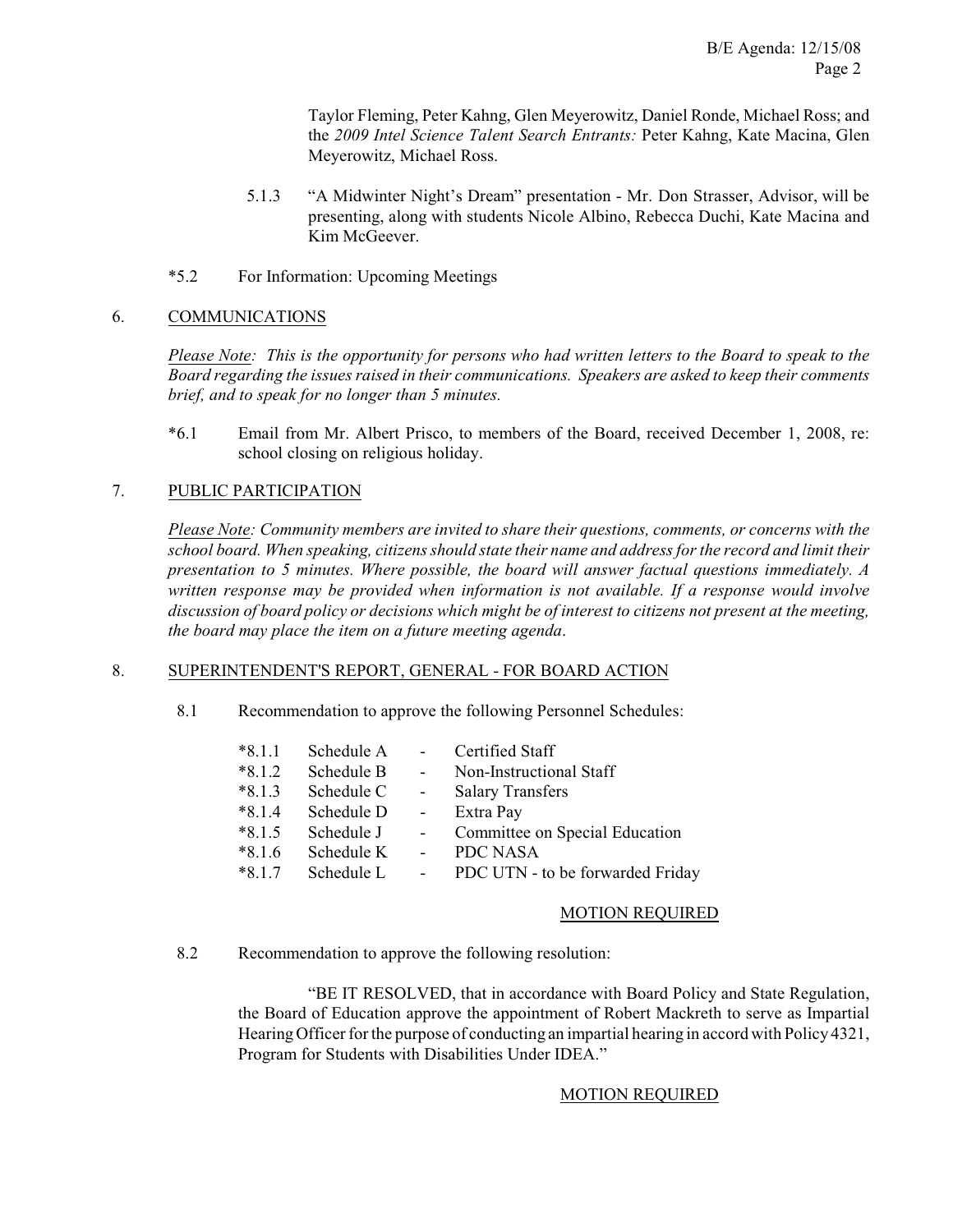\*8.3 Recommendation to approve the following resolution - enclosed for Board members:

"BE IT RESOLVED, that the Board of Education adopts the 403(b) Retirement Plan Document, as required by the IRS, prepared by OMNI Financial Services, effective January 1, 2009."

#### MOTION REQUIRED

\*8.4 Recommendation to approve a Memorandum of Agreement, dated December 1, 2008, between the United Public Service Employees Union, Food Service Workers and the Northport-East Northport Union Free School District - enclosed for Board members.

## MOTION REQUIRED

- 8.5 Recommendation to receive for a first reading the following policy:
	- \*8.5.1 Policy #9510.3, *"Conditions of Employment for Non-Instructional Confidential Clerical Employees"*

#### MOTION REQUIRED

#### 9. SUPERINTENDENT'S REPORT, FINANCIAL - FOR BOARD ACTION

\*9.1 Recommendation to take specified action on the following BIDS:

EDUCATIONAL \*9.1.1 Award - Hardcover and Paperback Books

## MOTION REQUIRED

\*9.2 Recommendation to declare the attached selected equipment as surplus and approve disposal in accordance with Board policy.

#### MOTION REQUIRED

- 9.3 Recommendation to authorize the Board President to execute the following service agreement:
	- \*9.3.1 YMCA "The Place", in the amount of \$73,250 for the 2008-2009 school year enclosed for Board members.

#### MOTION REQUIRED

\*9.4 Recommendation to approve transfer of general fund appropriations in the 2008-2009 budget.

## MOTION REQUIRED

#### 10. SUPERINTENDENT'S REPORT - FOR INFORMATION ONLY

- 10.1 Student Activity Account Reports for October, 2008 from:
	- \*10.1.1 Northport High School
	- \*10.1.2 East Northport Middle School
	- \*10.1.3 Northport Middle School
- \*10.2 Schedule I Home Instruction